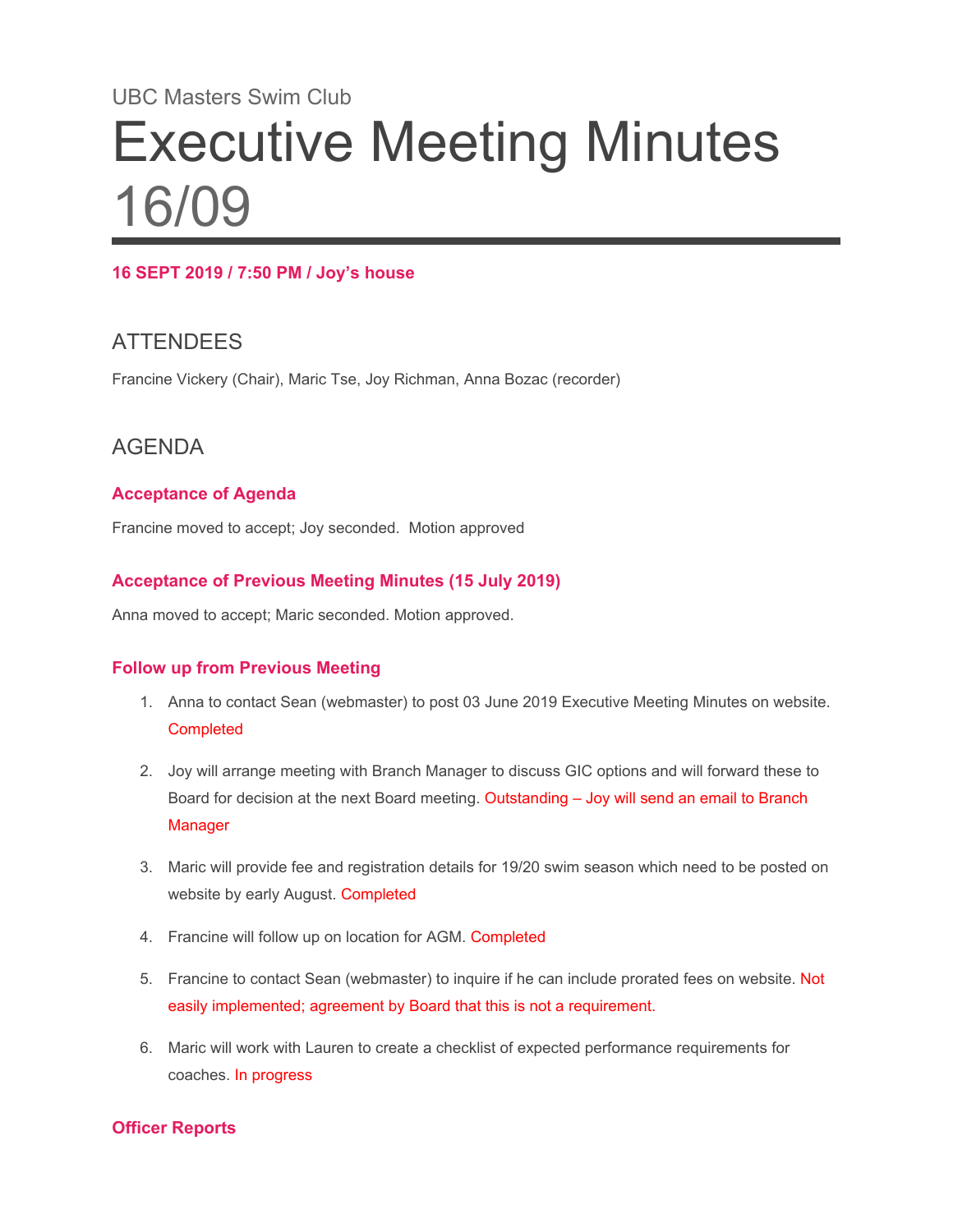- 7. Registrar: Maric is using the new registration system with Swimming Canada/Swim BC. To date for fall session: 46 registered and 41 paid. Waiting for more coaches to sign up before submitting team registration. Maric has noted that coaches' registration fee is \$78.50; member fee is \$39. Maric will inquire on why coaches' registration fee is so high.
- 8. Treasurer: Caught up with accounts to Aug 15<sup>th</sup>. Year-end financial statements are complete; season ended with a small surplus. New season fees have not yet been entered in QuickBooks.
- 9. President: no major issues with pool. Concern raised to Pool Manager (Christine) regarding swim lane allocation on weekends. Saturday sessions seem to have lighter attendance.
- 10. VP/Secretary: lots of external emails since addition of "inquiry" link on website.

#### **New Business**

- Coaches Salary: increase effective Sept 1/19.
- Trial Swimmers: Francine has created new 19/20 folder to track swimmers. Last year's intake following trial swims was >50%.
- AGM: Francine and Maric are away on Nov 16; Marily has volunteered to host AGM on Nov  $9<sup>th</sup>$ ; next option would be Nov 30<sup>th</sup>. All in agreement for Nov 9<sup>th</sup> -- it is a long weekend, however there is still swimming that weekend.
- Swim meet: Francine received confirmation from Christine that pool is available on Feb 9 from noon-7pm. Francine has emailed EBSC to determine if any interest.
- Cancellations: agreement to check for space at LB Pool for the 3 weekend swims (Oct 5/6, 26/27 and Nov 2/3)

## ACTION ITEMS

- Anna to contact Sean (webmaster) to post 15 July 2019 Executive Meeting Minutes on website.
- Joy will send an email to Branch Manager
- Maric will register our club with Swimming Canada by the end of the week.
- Maric will inquire on why coaches' registration fee is so high.
- Anna will check for space at LB Pool for the 3 weekend swims (Oct 5/6, 26/27 and Nov 2/3) that are cancelled.

### MEETING ADJOURNED AT 9:07pm